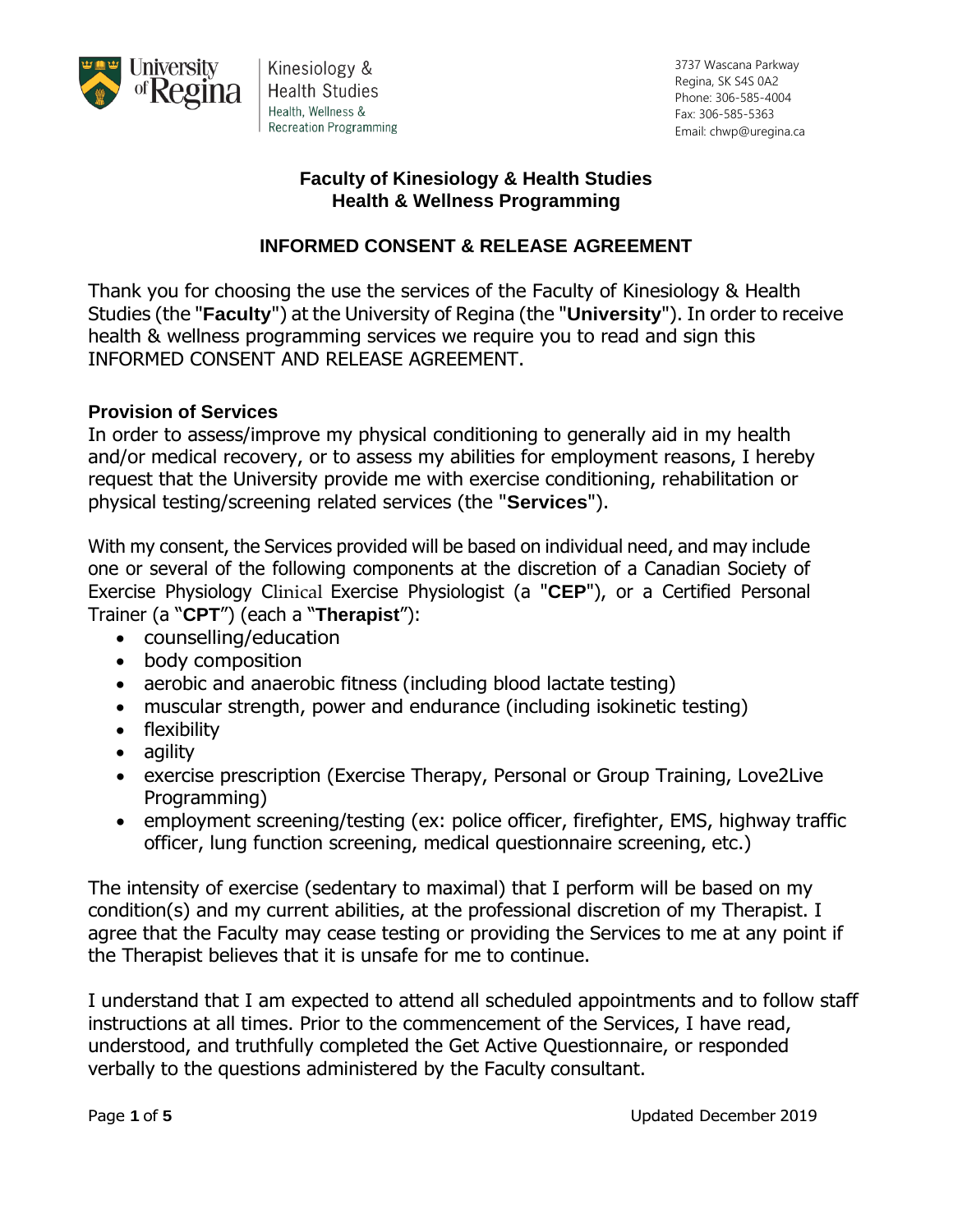# **Monitoring**

I understand that my individual Service(s) will be directly monitored and, if applicable, progressed by the Therapist. Monitoring will be on an individual or group basis, dependant on the Service(s) I have selected and agree to partake in. I understand that Group Supervised Conditioning and Love2Live programs will only occur during specified hours and the hours are subject to change. If I attend outside of the specified hours, I understand the Therapists may not be available to monitor or assist me and I will exercise at my own risk.

# **Risks and Release of Liability**

I acknowledge that my participation in the Services is voluntary and that I am aware that there are risks, dangers and hazards to which I may be exposed while participating in the Services or following my participation in the Services including dizziness, fainting, nausea, muscular pain/cramps/fatigue/stiffness, chest discomfort, abnormal blood pressure, and in rare instances injury, heart attack or death. The Faculty staff will attempt to minimize the risks through proper staff assessment and exercise prescription based on my condition, and by observations during exercise. I understand that I am also responsible for my own careful control of exercise effort.

In consideration of the Faculty and the University allowing my participation in the Services, I agree as follows:

- 1. TO WAIVE ANY AND ALL CLAIMS that I have or may have in the future against the University (including the Faculty) and its directors, employees, students, agents, volunteers, representatives, insurers and independent contractors (collectively, the "**Releasees**") as result of, arising from, or in any manner connected to, the Services;
- 2. TO RELEASE AND FOREVER DISCHARGE FROM ALL LIABILITY AND AGREE NOT TO SUE THE RELEASEES of and from any and all claims, actions, causes of actions, costs, expenses and liability for any loss, damage, illness, personal injury, property damage or expense of any kind, foreseen and unforeseen, that I might suffer, or that my family members or dependants may suffer as a result of my participation in the Services, due to any cause whatsoever, including, without limitation, that the same may have been caused by, contributed to or occasioned by any act or failure to act (including negligence) of any one or more of the Releasees;
- 3. TO HOLD AND INDEMNIFY THE RELEASEES from any and all liability for:
	- a. any damage to the property of, or personal injury to, any third party, or
	- b. any claims advanced against any Releasee, or any losses or damages sustained by them;

resulting from my participation in the Services.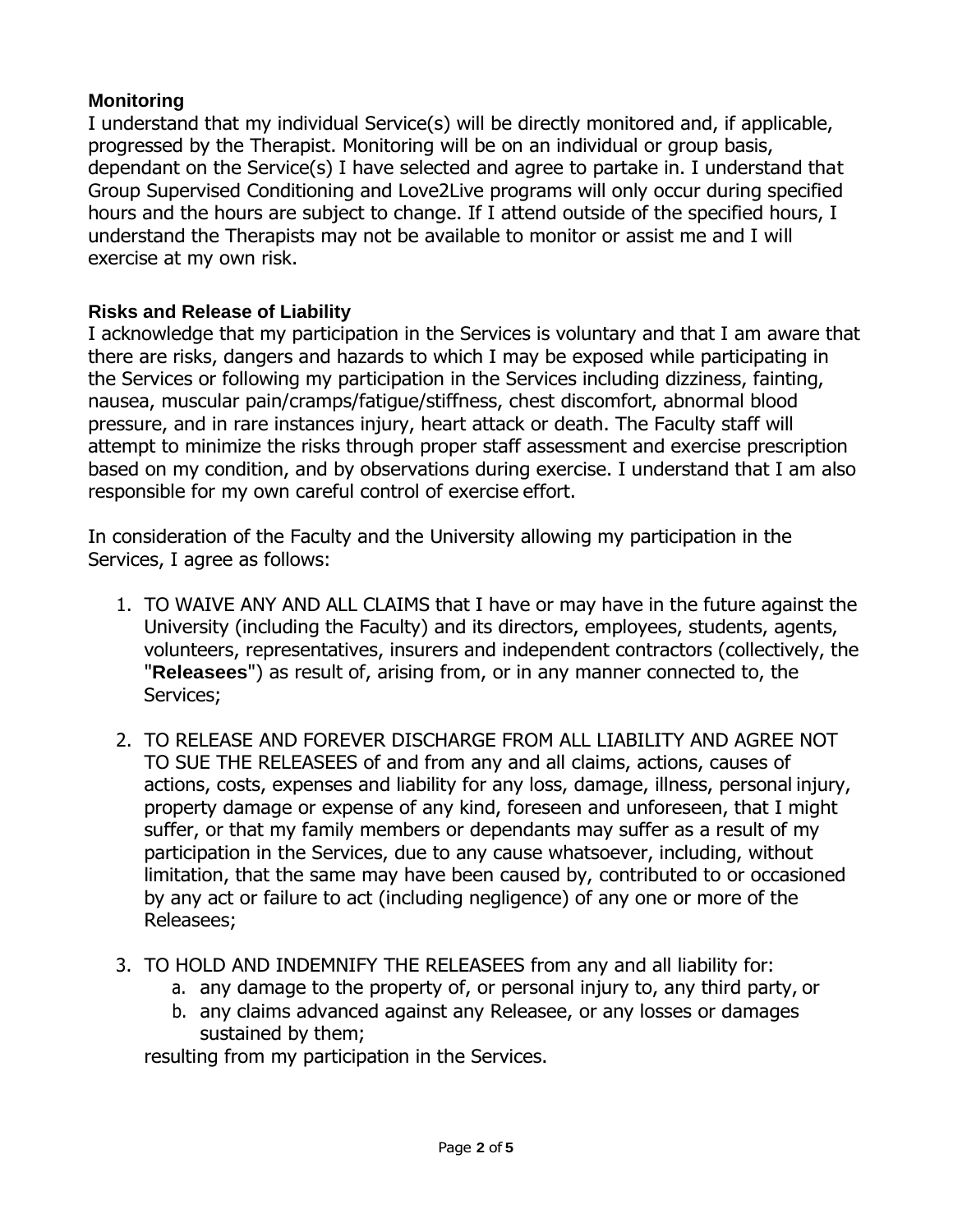# **Confidential and Use of Information**

I understand that the University will be collecting my personal information and personal health information within the meaning of *The Local Authority Freedom of Information and Protection of Privacy Act (LAFOIPOP),* and *The Health Information Protection Act (HIPA),*  respectively, for the purpose of conducting the Services. The University is not a trustee within the meaning of HIPA in respect of such information, but will keep my information confidential as per the provisions contained herein.

I acknowledge that if I am receiving Services on behalf on an employer's or an organization's occupational screening or testing program, the respective employer or organization is the trustee under HIPA and will have control of my personal health information through its agreement with the University. In this case, any requests or inquiries regarding my information should be made to the respective employer or organization.

Other than with my express written consent, all information obtained by the University will be used or disclosed only as described below. By signing this Agreement, I consent to the use and disclosure of my personal information and personal health information as follows:

- a. by Faculty and University staff in the course of administering and delivering the Services (including assessment, testing, and prescribing exercise);
- b. to my other relevant health care provider(s), and administrative staff on a "need to know" basis;
- c. if I am receiving Services related to sporting activity, an employer's hiring process or an employer's specified job requirements, to such coaching staff, employer or potential employer, as the case may be; and
- d. as required or permitted by law.

I also hereby consent to the University obtaining such personal health information from other health care providers as may be required in order to perform the Services.

### **Participant Responsibility**

In order to gain benefits from the Services, I understand that I must give priority to regular attendance and adherence to prescribed exercise intensity, duration, frequency, progression and technique.

I understand and agree that**:** 

- a. I will not withhold any information from the Faculty staff member, Therapist or other professional personnel providing the Services (a "**Consultant**") regarding my symptoms, condition or abilities.
- b. I will not exercise when not feeling well, within two hours of eating or smoking or after drinking alcoholic beverages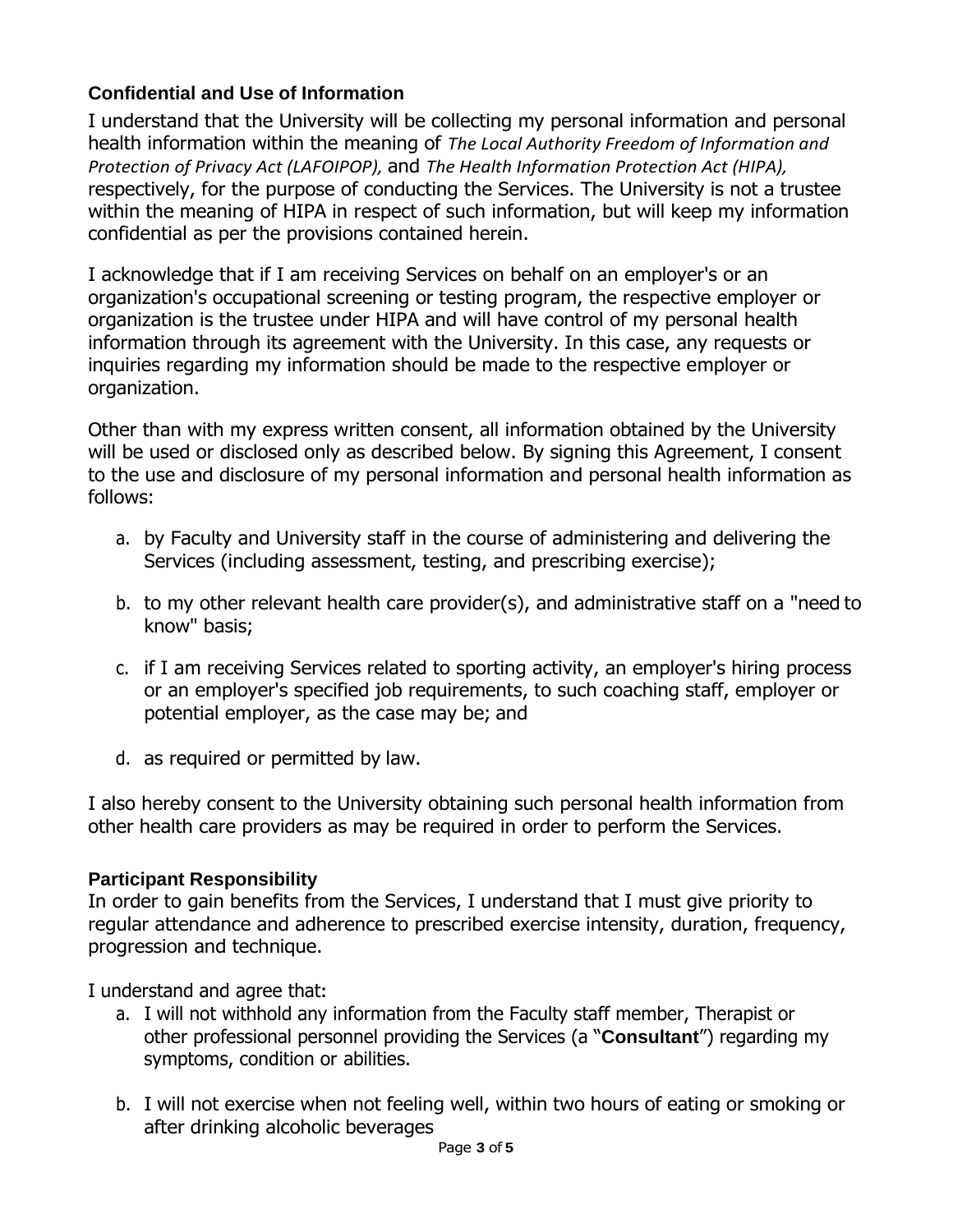- c. I will inform the Consultant of any pain, discomfort, fatigue or other symptoms that I may suffer from during and/or after participation in the physical activity.
- d. I will only perform exercises/activities prescribed by my Consultant and only in the correct technique that has been previously demonstrated by the Consultant . I accept responsibility for all other exercises I choose to perform, and understand that they will be performed at my own risk.
- e. I will only perform exercises/activities under the supervision of a Consultant. If a Consultant is not present, I will inform reception and will not begin my program.
- f. I may stop or delay any further participation in the activity.
- g. The activity may be terminated by the Consultant based on any symptoms of distress, abnormal response or safety concern.
- h. I may ask any questions or request further explanation or information about the procedures and Services at any time before, during and/or after the physical activity.
- i. The use of the Faculty's facilities, preceding or following the allotted length of time for the Service being provided, will not be monitored by a Consultant, and any such use will be at my own risk.
- j. It is my responsibility to take care in not leaving my exercise booklet unattended while at my session and that it is my right to take my booklet home after my exercise session, and bring it back for each session.
- k. My participation in the Services may or may not benefit me in any way. No assurance can be provided that the Services will improve my conditioning or general health

### **Attendance & Refund Policy**

24 hours' advance notice is required for appointment cancellation. Failure to notify the Faculty of cancellation without 24 hours' advance notice will result in you being charged for the Services that were scheduled to be provided.

All Services are non-refundable (except for medical reasons or relocation out of the City) and non-transferable. Services expire within 1 year of the date of purchase unless otherwise specified on your receipt of purchase.